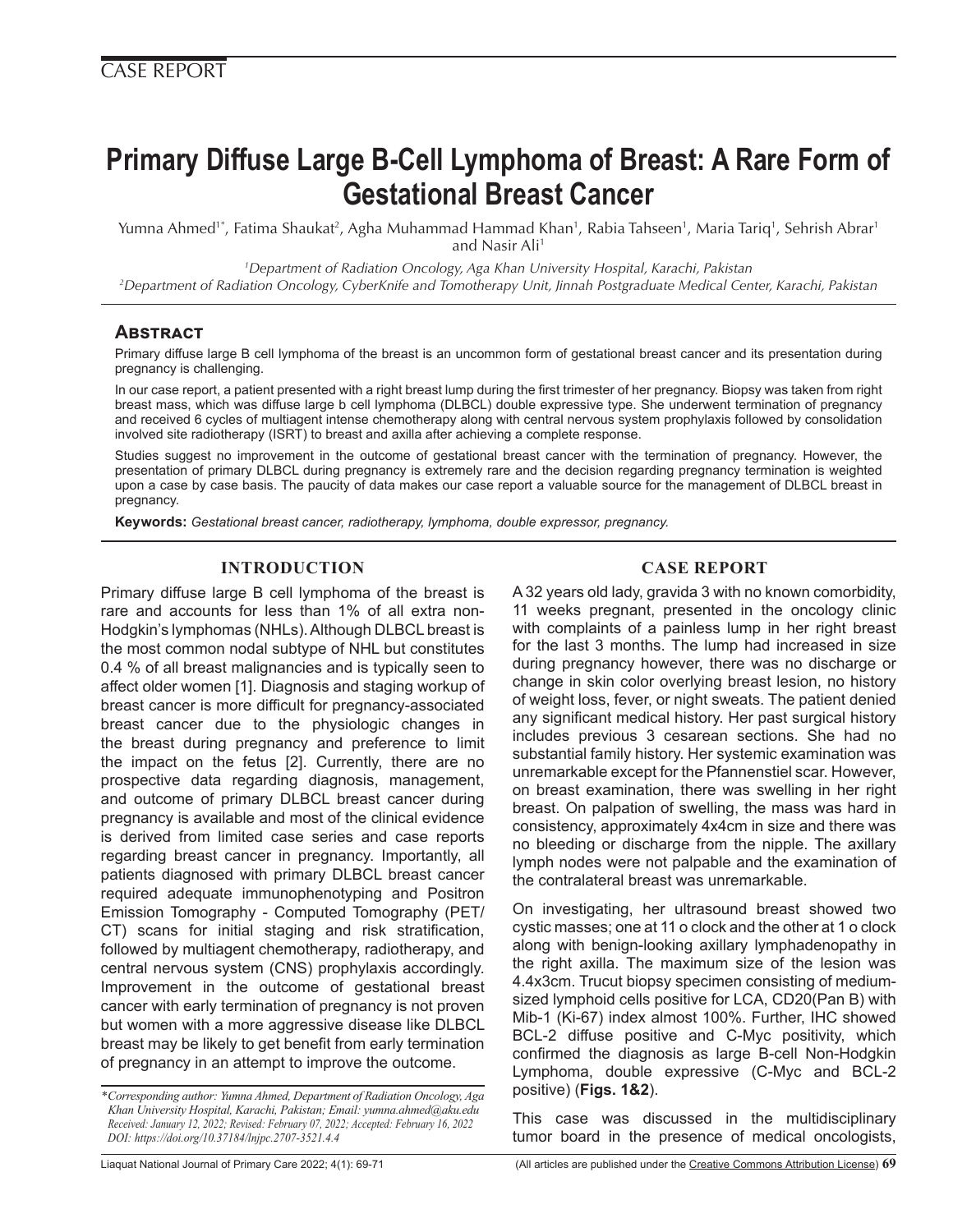

**Fig. (1): (A)** Linear cores of a lymphoid neoplasm arranged in sheets (H&E stain; 40x magnification) **(B)** The neoplastic cells are intermediate to large size and show moderate to markedly pleomorphic, hyperchromatic nuclei (arrow) (H&E stain, 400x).



**Fig. (2):** Neoplastic cells demonstrating positive expression for **(A)** CD20, **(B)** Bcl-2, **(C)** c-Myc IHC stains, and **(D)** Ki-67 (Mib-1) proliferative index is markedly raised.



obstetricians, radiation oncologists, radiologists, pediatricians, and hematology oncologists. She was recommended to terminate pregnancy for completion of **Fig. (3):** PET/CT scan showing FDG avidity in Right breast lesion.

staging workup and treatment of her recently diagnosed double-expressive lymphoma. Whole-body PET CT was performed to complete the staging workup, which revealed hypermetabolic multiple soft tissue lesions involving the right breast, the largest lesion in the outer quadrant with maximum SUV 45.6 (**Fig. 3**).

Another positive finding was hypermetabolic right supraclavicular and axillary node with SUV 26.8 and 17.8 respectively. Bone trephine and lumbar puncture were negative and it was staged as IIE disease. Pregnancyinduced physiologic changes in the breast (*e.g.* engorgement and hypertrophy) interpret finding more difficult on physical examination and mammography and obtaining pathology with pertinent immunohistochemical staining helps in final diagnosis and risk stratification accordingly. The patient received 6 cycles of doseadjusted chemotherapy R-EPOCH (Rituximab-Etoposide, Prednisone, Vincristine, Cyclophosphamide, Doxorubicin) along with intrathecal methotrexate (IT MTX) due to double expresser lymphoma. Follow-up PETCT showed a complete metabolic response. She was offered Involved Site Radiation Therapy (ISRT) and clinical target volume includes whole right breast and involved nodes. Radiation therapy was planned with Three Dimensional Conformal Radiotherapy (3DCRT) technique. The radiation dose of 30 Gy in 15 fractions @ 2Gy per fraction was delivered with curative intent as consolidation radiotherapy after chemotherapy. The follow-up PET/CT scan after 3 months of radiotherapy showed a complete metabolic response and the patient has completed 2 years of regular follow-up, doing well in Clinical Hematology & Oncology.

#### **DISCUSSION AND CONCLUSION**

Diffuse large B cell double expressive lymphoma is a rare presentation of gestational breast cancer and represents only between 0.38 and 0.7% of all NHL. Diffuse large B cell lymphoma (DLBCL) is an aggressive but potentially